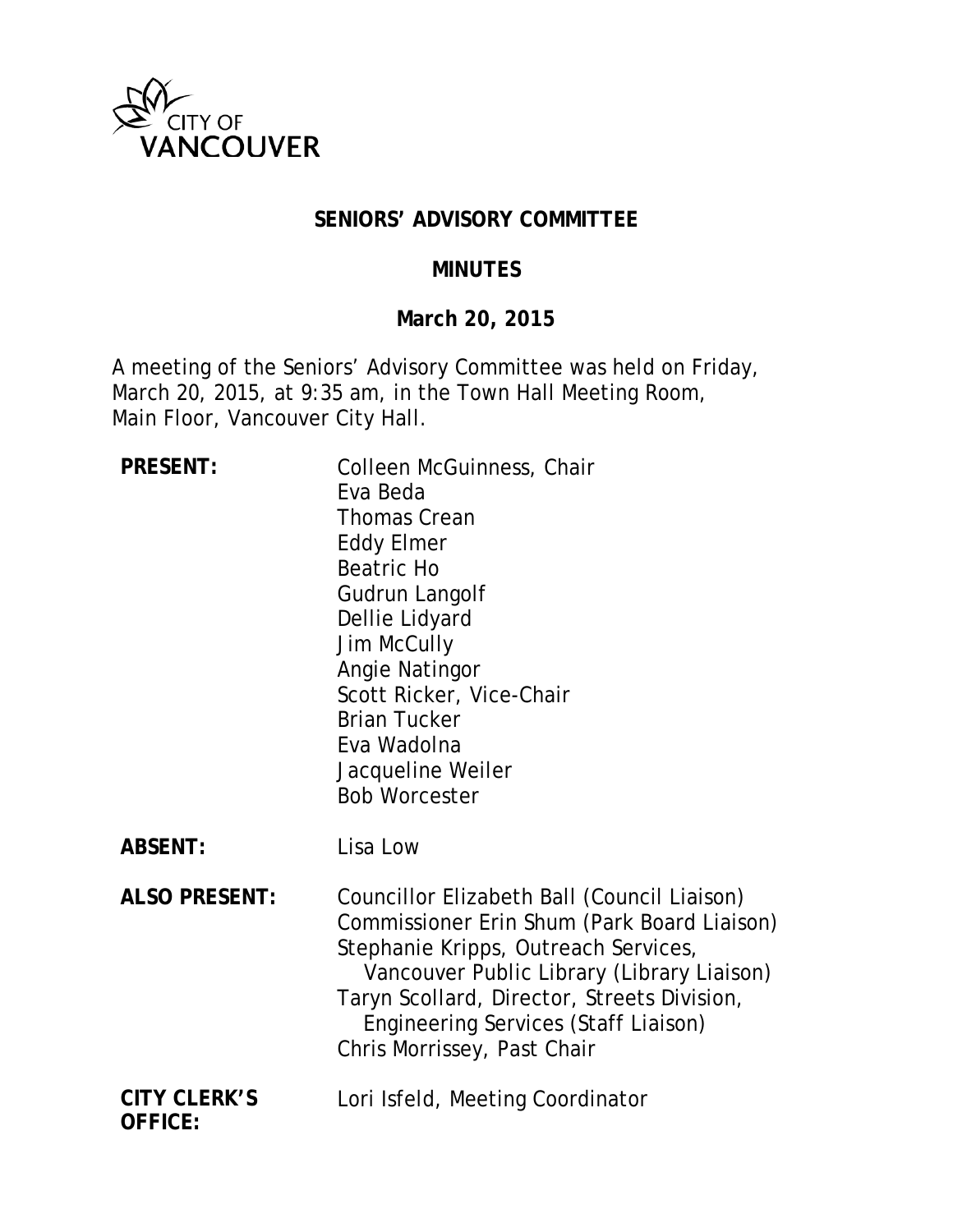# **Schedule of Meetings, Attendance and Housekeeping Matters**

The Meeting Coordinator reviewed the following:

- 2015 meeting schedule
- Quorum and attendance requirements
- Leave of absence requests
- Terms of reference
- City of Vancouver Procedure By-law (meeting procedures)
- City of Vancouver Code of Conduct Policy (motion required to receive for information at next Regular meeting)
- 2015 2017 membership list and City staff contact information

### MOVED by Dellie Lidyard SECONDED by Eva Wadolna

THAT the Seniors' Advisory Committee approve the 2015 meeting schedule, as circulated.

CARRIED UNANIMOUSLY

## **1. Election of Chair and Vice-Chair**

It was agreed to postpone election of Chair and Vice-Chair to allow new members to become acquainted with the Committee.

Subsequently, the Committee agreed on consensus to appoint the following individuals in an interim capacity:

Colleen McGuiness, Chair Scott Ricker, Vice-Chair Eddy Elmer, Meeting Recorder

*\* \* \* \* \**

*At this point in the proceedings Colleen McGuiness assumed the Chair.*

*\* \* \* \* \**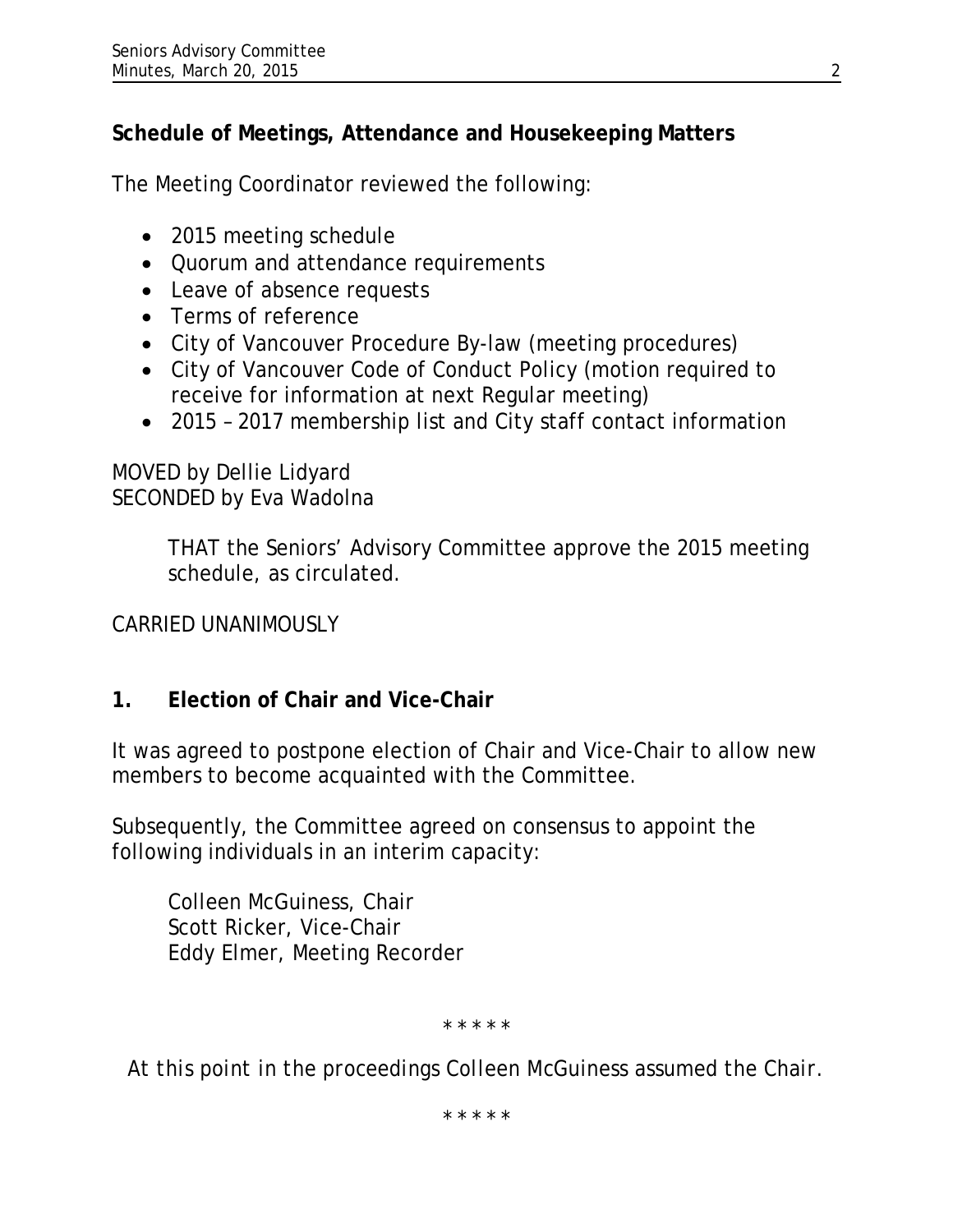## **Introductions**

Liaisons and members participated in roundtable introductions.

# **2. Approval of Minutes**

MOVED by Eddy Elmer SECONDED by Dellie Lidyard

> THAT the minutes of the regular meeting on November 21, 2014, be approved.

CARRIED UNANIMOUSLY

## **3. Orientation and Housekeeping Matters**

Documents listed on the agenda were reviewed in conjunction with the first item on the agenda.

## **4. Committee Liaison Updates**

Review of roles and updates from the following liaisons:

(a) Council Liaison Update

The Council Liaison provided updates and discussion ensued on a number of topics including:

- Sidewalks and safety for seniors
- Improved street lighting
- Parking issues
- (b) School Board Liaison Update

None.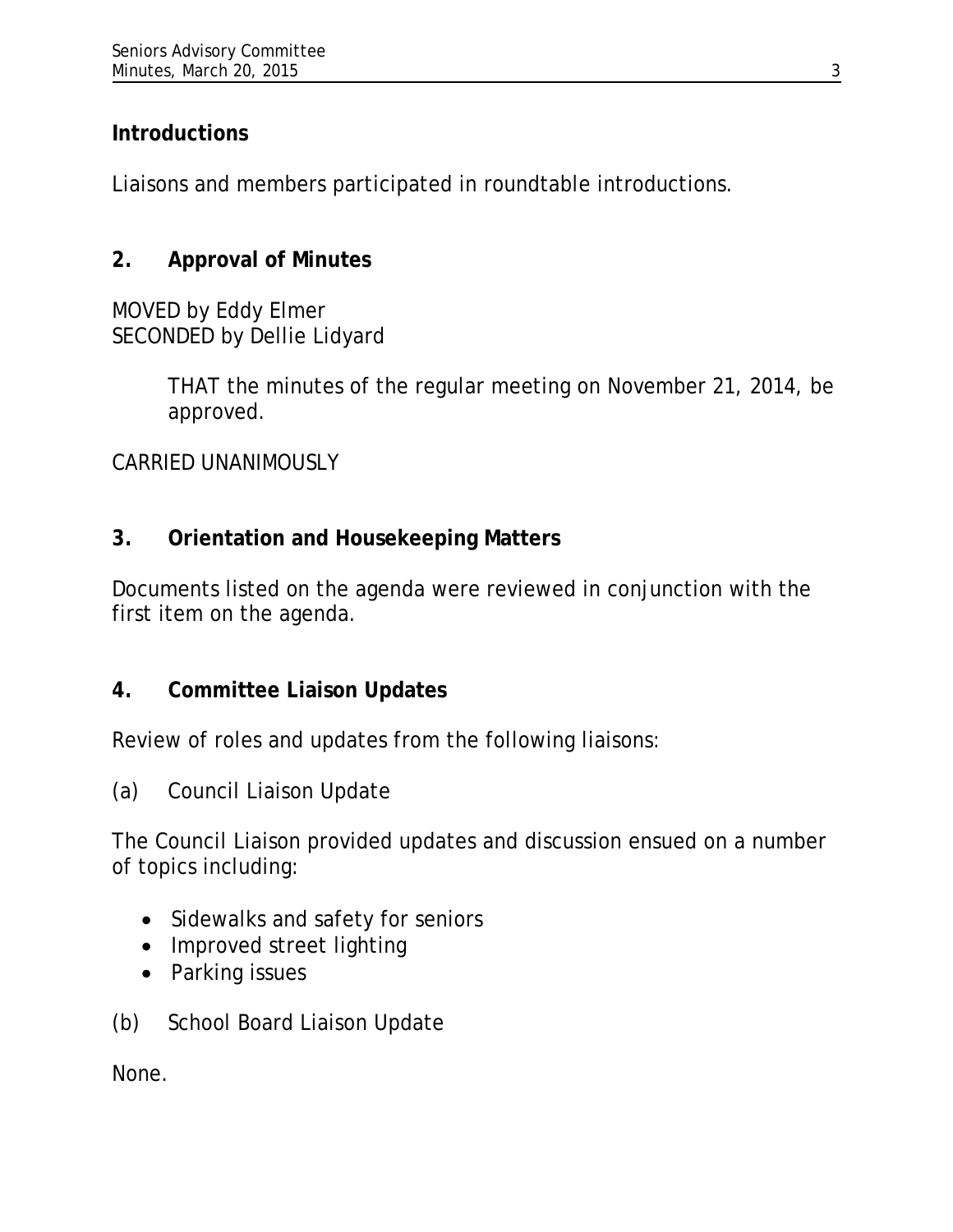# (c) Park Board Liaison Update

The Park Board Liaison provided updates on a number of topics including:

- Potential increased budget for garbage clean-up in parks and chafer beetle management
- Moving forward with the Killarney Seniors Centre
- (d) Library Liaison Update

The Library Liaison provided updates on a number of topics including:

- "Inspiration Lab" support program to help patrons with digitizing/formatting old media formats and other technology issues is opening late May
- Library is beginning a pilot with the Alzheimer's Society and other community groups to raise awareness and friendliness around dementia, and explore the Library's role in the project
- Confirmed Ted Talks are being streamed at the Library
- (e) Staff Liaison Update

The Staff Liaison provided updates on a number of topics including:

- Presentation by Mukhtar Latif, Chief Housing Officer; the Committee confirmed its interest in having Mr. Latif provide a presentation on housing issues
- Presentation on transit referendum; rather than presenting to the Seniors' Advisory Committee individually, it was suggested this presentation be made to a collective group of committees

# **5. 2015 to 2017 Workplan**

Discussion on Committee goals and objectives for the term was postponed until after Subcommittees are organized.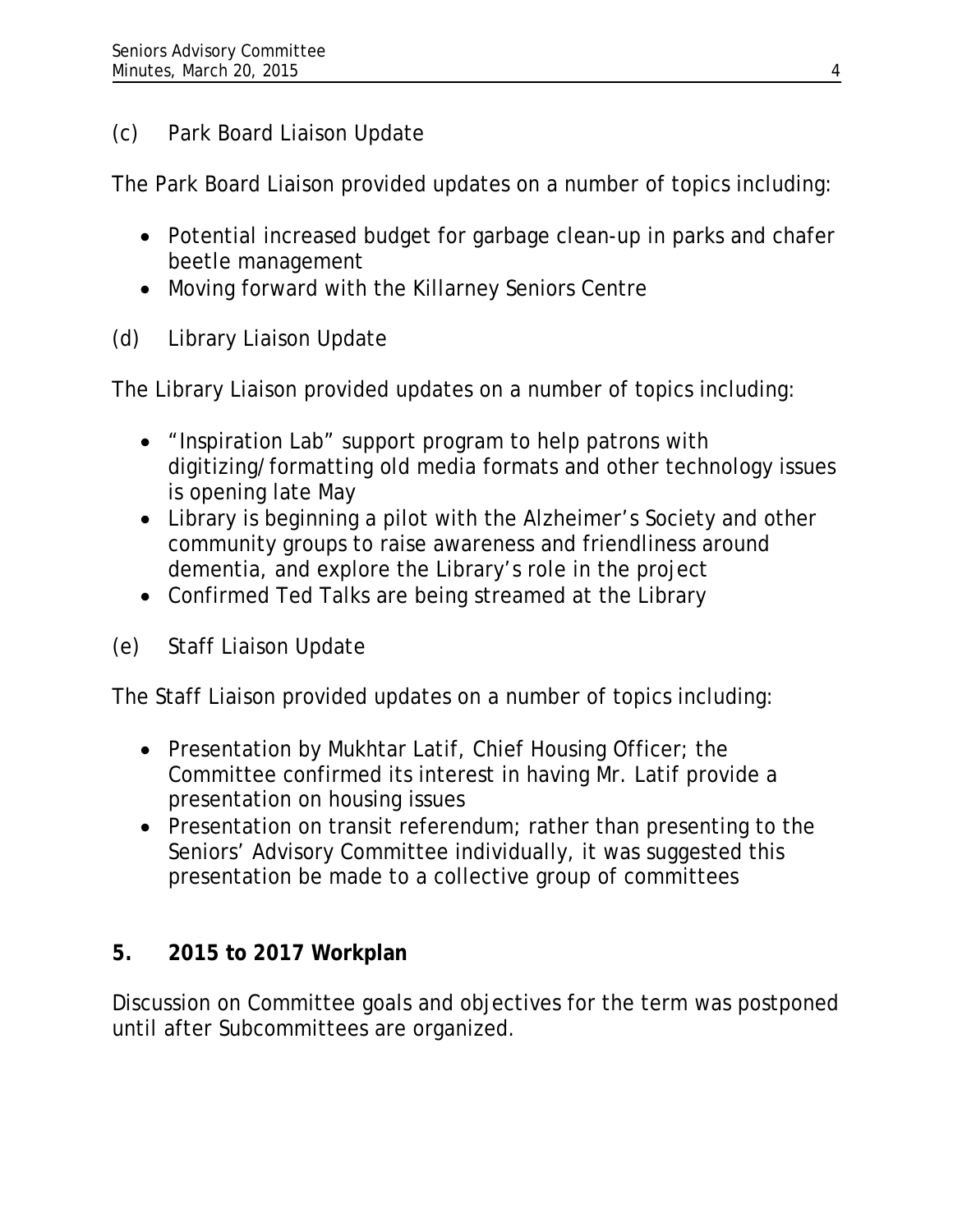### **6. Sub-Committee Reports**

It was agreed to remove "Pets and Apartments" as a potential Subcommittee, as staff are taking the lead on pet-related issues.

It was agreed to continue with the Subcommittee listed below. The Chair requested Committee members email her to indicate which Subcommittee(s) they wish to participate on.

- (a) Communication and Outreach
- (b) Housing
- (c) Transportation and Mobility

## **7. New Business**

**(a) Proposed Amendments to the Downtown Official Development Plan (DODP)**

The Committee discussed the proposed amendments to the Downtown Official Development Plan (DODP) slated for the Public Hearing on March 24, 2015, as it pertains to the definition of social housing.

Following discussion it was,

MOVED by Scott Ricker SECONDED by Thomas Crean

## WHEREAS

On March 20, 2015, at the first meeting the newly constituted Seniors' Advisory Committee (appointed on March 3, 2015, for the 2015 to 2017 term), the Committee expressed grave concerns regarding the definition of social housing, (previously referred to as low cost housing), as outlined in the Policy Report dated February 23, 2015, entitled "Proposed Amendments to the Downtown Official Development Plan (DODP), including new housing definitions applicable to all areas within the DODP and including amendments to implement the West End and Downtown Eastside plans", that is being considered by City Council at the Public Hearing on March 24, 2015.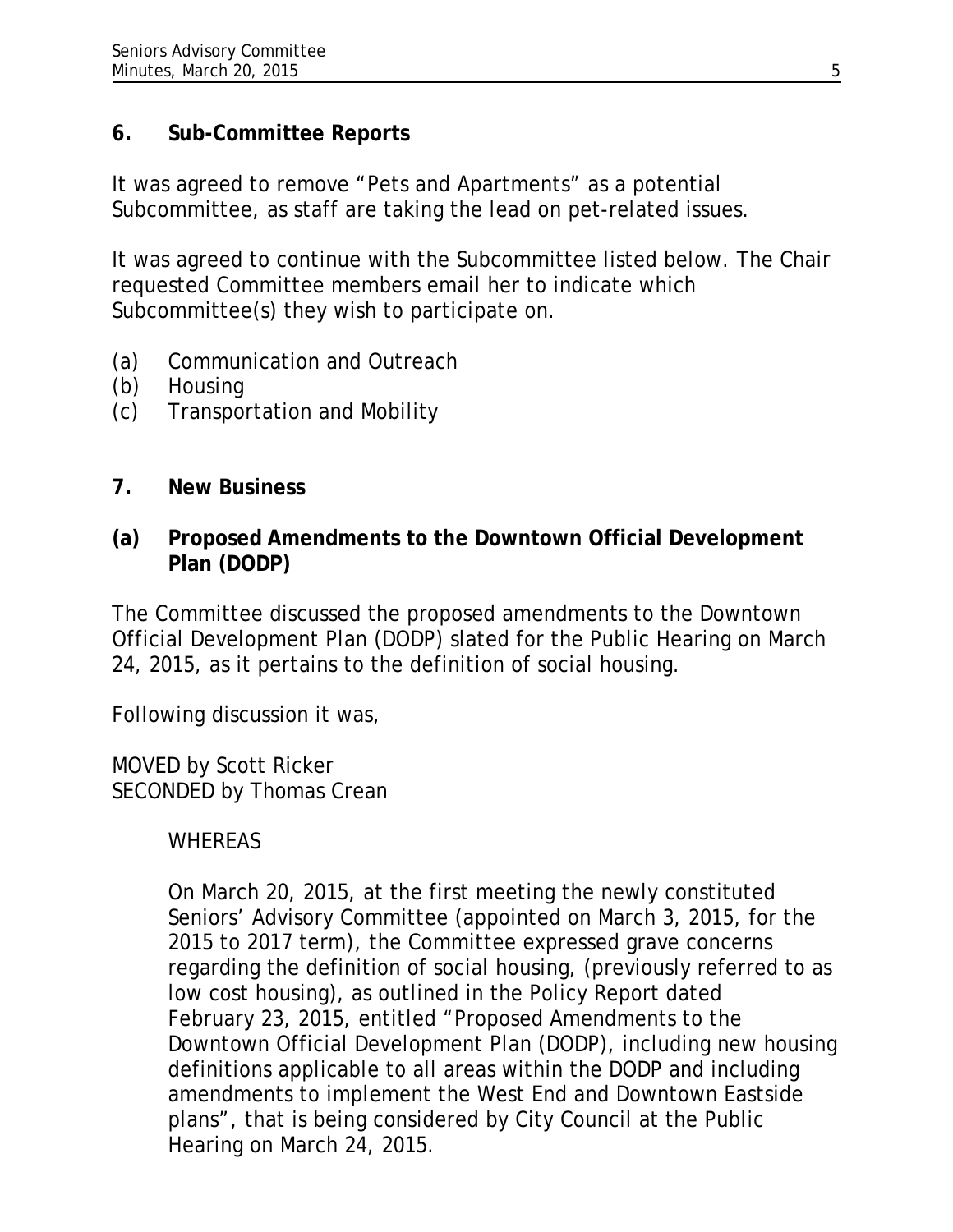THEREFORE BE IT RESOLVED

THAT the Seniors' Advisory Committee urges Council to defer approval of the definition of social housing referred to above, until there is an opportunity for clarification and to consult with other Vancouver Civic Agencies, so that Council is in a position to make an informed decision on this definition.

FURTHER THAT if the definition is not deferred, the Seniors' Advisory Committee cannot support this proposal as presented, because of lack of clarity regarding the definition of social housing, and its potential impacts.

### CARRIED UNANIMOUSLY

It was agreed that Colleen McGuiness will speak on the matter on behalf of the Seniors' Advisory Committee at the Public Hearing on March 24, 2015.

### **(b) Increase Protections for Vancouver Renters**

The Staff Liaison noted a motion entitled "Increase Protections for Vancouver Renters" has been put forward by Mayor Robertson and is slated for the Regular Council meeting on March 24, 2015. Ms. Scollard suggested that if the motion is approved by Council, the Committee reach out to the Renters Advisory Committee regarding concerns around rental housing for seniors.

#### **ADJOURNMENT**

MOVED by Eva Wadolna SECONDED by Eddy Elmer

THAT this meeting be adjourned.

CARRIED UNANIMOUSLY